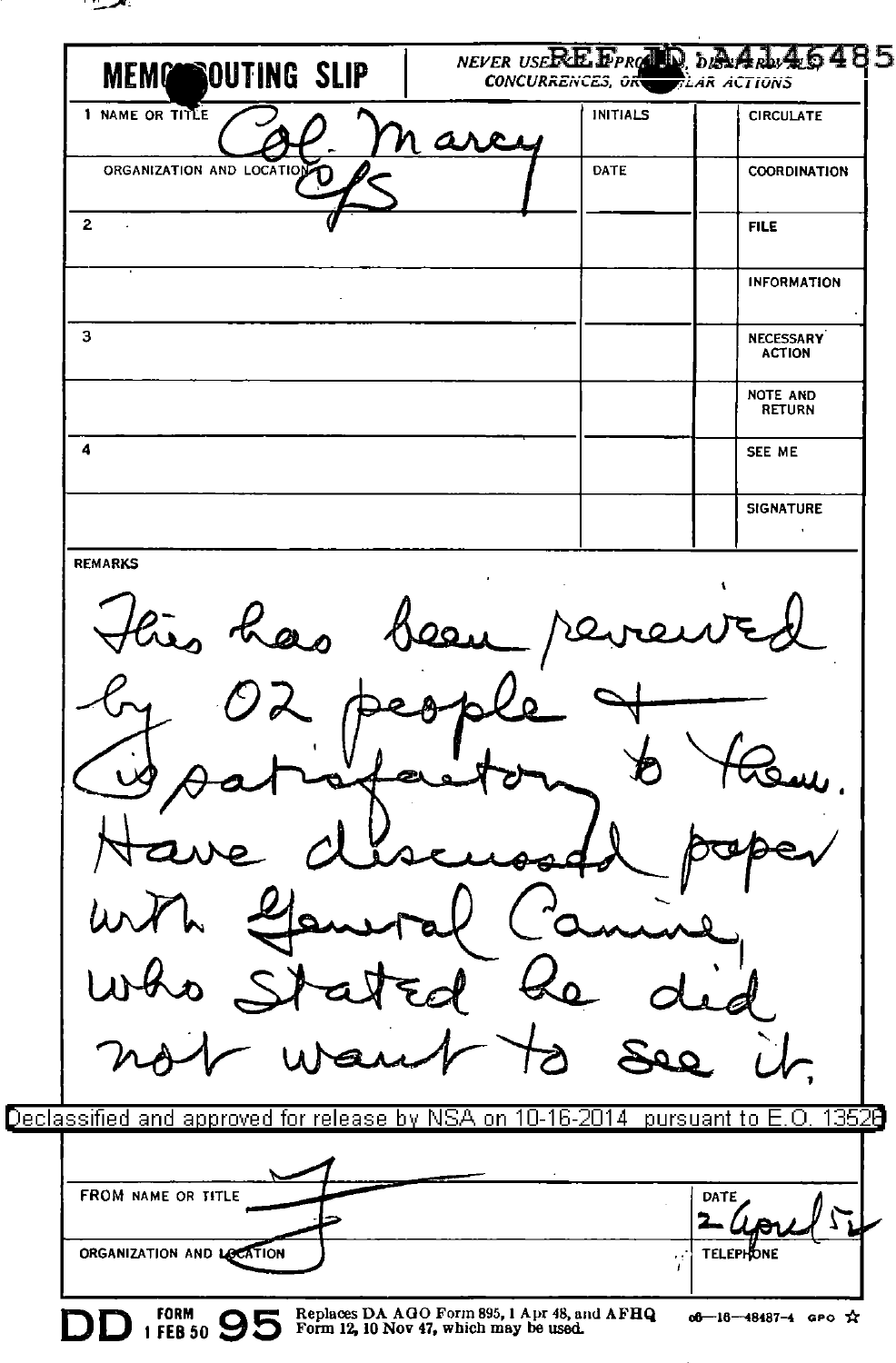TD: 44146485

Office Memorandum

TO Dr. Sinkov

DATE:  $\sqrt{Q\mu\ell}.\ \mathcal{S}\lambda$ 

UNITED STATES GOVERNMENT

FROM :  $AF6A \rightarrow b$ 

 $SUB|ECT:$ 

On regard to AFSA 23 objections of<br>divercing plain - trip because if its belp in crypt work,<br>a duplicate copy of any message sent to them for thet

Tomark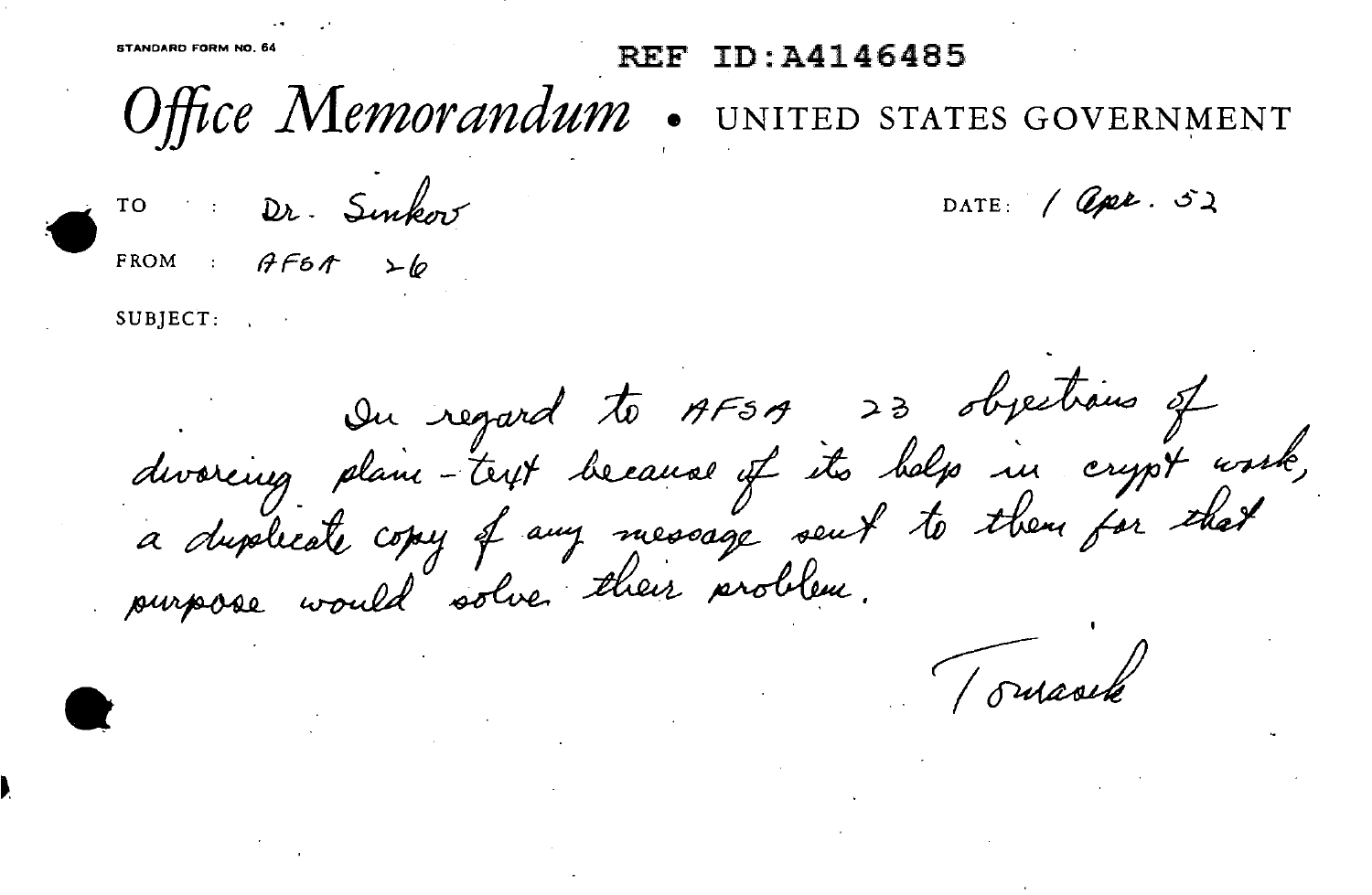|  | REF ID: A4146485 |
|--|------------------|
|--|------------------|

| State of the most of the second of the second to the second to the second to the second to the second to the second to the second to the second to the second to the second to the second to the second to the second to the s | アルカーラン ひく                                                                                                                                                                                                                                                                                                                                                                                                                                                                                                                           |                                         | Serial: $00086$   |
|--------------------------------------------------------------------------------------------------------------------------------------------------------------------------------------------------------------------------------|-------------------------------------------------------------------------------------------------------------------------------------------------------------------------------------------------------------------------------------------------------------------------------------------------------------------------------------------------------------------------------------------------------------------------------------------------------------------------------------------------------------------------------------|-----------------------------------------|-------------------|
| <b>A CONTINUES OF A CONSTRUCTION</b><br>m ny<br>www                                                                                                                                                                            | <u> マンクラインターである場合</u> - 100mg - 100mg - 100mg - 100mg - 100mg - 100mg - 100mg - 100mg - 100mg - 100mg - 100mg - 100mg - 100mg - 100mg - 100mg - 100mg - 100mg - 100mg - 100mg - 100mg - 100mg -<br>$\sim$ $\sim$<br><u>the contract of the second the second the second the second the second the second the second the second the second the second the second the second the second the second the second the second the second the second the sec</u><br>ድይወን የነፃወኔ - ተድሬሬ ኤሪ ቤዋሪነር<br>--------------------<br><u>JEULILLI L</u> |                                         | <b>2 APR 1952</b> |
| MENORANDON FOR                                                                                                                                                                                                                 | OGA                                                                                                                                                                                                                                                                                                                                                                                                                                                                                                                                 | $E_0$ 3.3(h)(2)<br>PL 86-36/50 USC 3605 |                   |

**SUBJECT: Plain-text Processing** 

rach Cape

1. Among the subjects on which you asked that I write a paper was that of similarities and differences between and AFSA organisations, methods and arrangements for processing plain-text traffic for the production of COMTHT. Attached hereto, as an enclosure, is the paper I have prepared on the subject, which I hope will be adequate for your purposes.

This may not be true in all areas of the

problem; only a careful review of the situation could serve to indicate what could now be eliminated or reduced in scale.

3. As before, I must state that the enclosure represents my personal views and is not to be regarded as an official AFIA document.

## This document contains information

affecting the national defense of  $\kappa_{\text{HLLLW}}$  , FRIEDMAN  **and United States within the mean-**Consultant ing of the Espionage Laws, Title 18, U.S.C., Sections 793 and 794. The transmission or the revelation of its contents in any manner to an unauthorized person is prohibited<br>W.F.Friedman/eby/31 Mar 52 AFSA-00T/Rm.19232B/Ext. 60493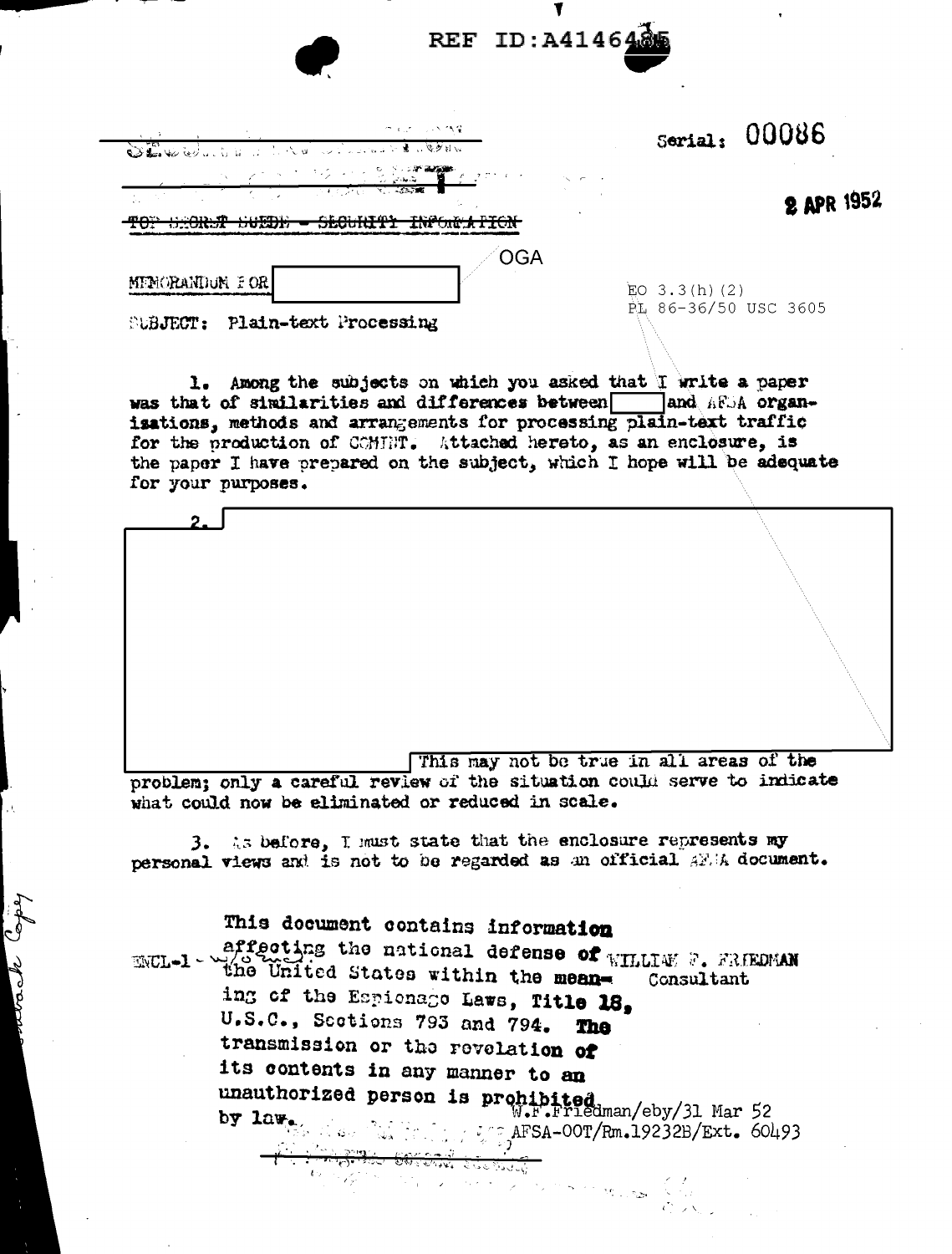| <del>oecner</del> | <del>SBOURITY</del><br>VULUD | <del>INFORWTION</del> | 18 March 1952        |
|-------------------|------------------------------|-----------------------|----------------------|
|                   |                              | $C$ $O$ $P$ $Y$       |                      |
| TO:               | AFSA-02D                     |                       | EO. $3.3(h)$ (2)     |
| FROM:             | $AFSA-23D3$                  |                       | PL 86-36/50 USC 3605 |
| VIA:              | AFSA-23D, AFSA-23            |                       |                      |
|                   |                              |                       |                      |
|                   |                              |                       |                      |
|                   |                              |                       |                      |
|                   |                              |                       |                      |
|                   |                              |                       |                      |

 $\frac{1}{2}$ 

 $\frac{1}{\sqrt{2}}$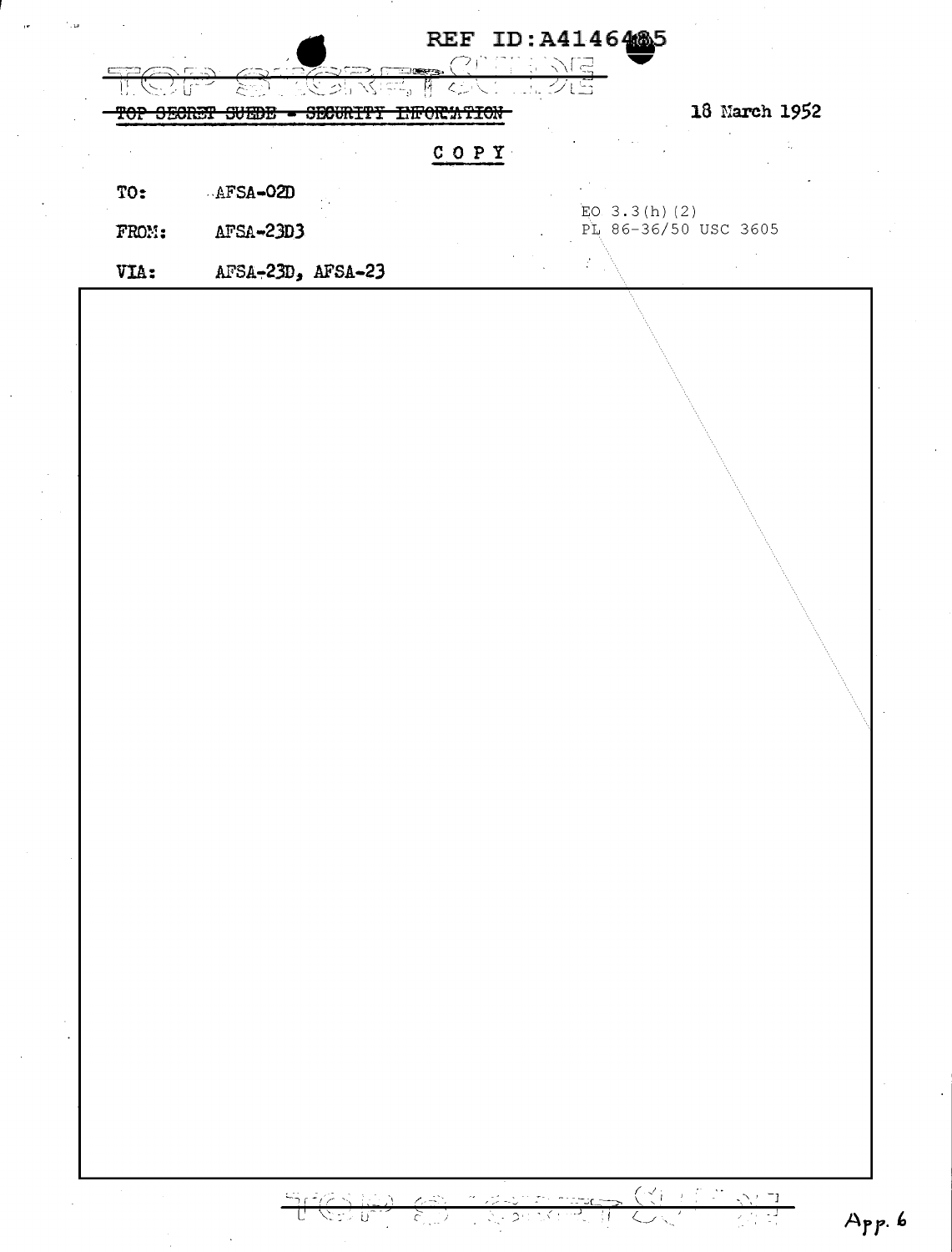REF ID: A4146485 TO SECRET SUFFICIOUS ים ו]י T  $E_0$  3.3(h)(2)<br> $E_1$  86-36/50 USC 3605 रें 키를  $\omega_{I}$  $\mathbf{2}$ **KILL** SE وريانتيريه  $\mathsf{C}$  $\epsilon$ عطتن

स्ति धा

 $\sqrt{2}$ 

ੱਦੀਨ ਸ਼੍ਰੋ

المبايا

الم الأمريكية المحم<sup>و</sup>ة الأمريكية

ਲਾ ਪ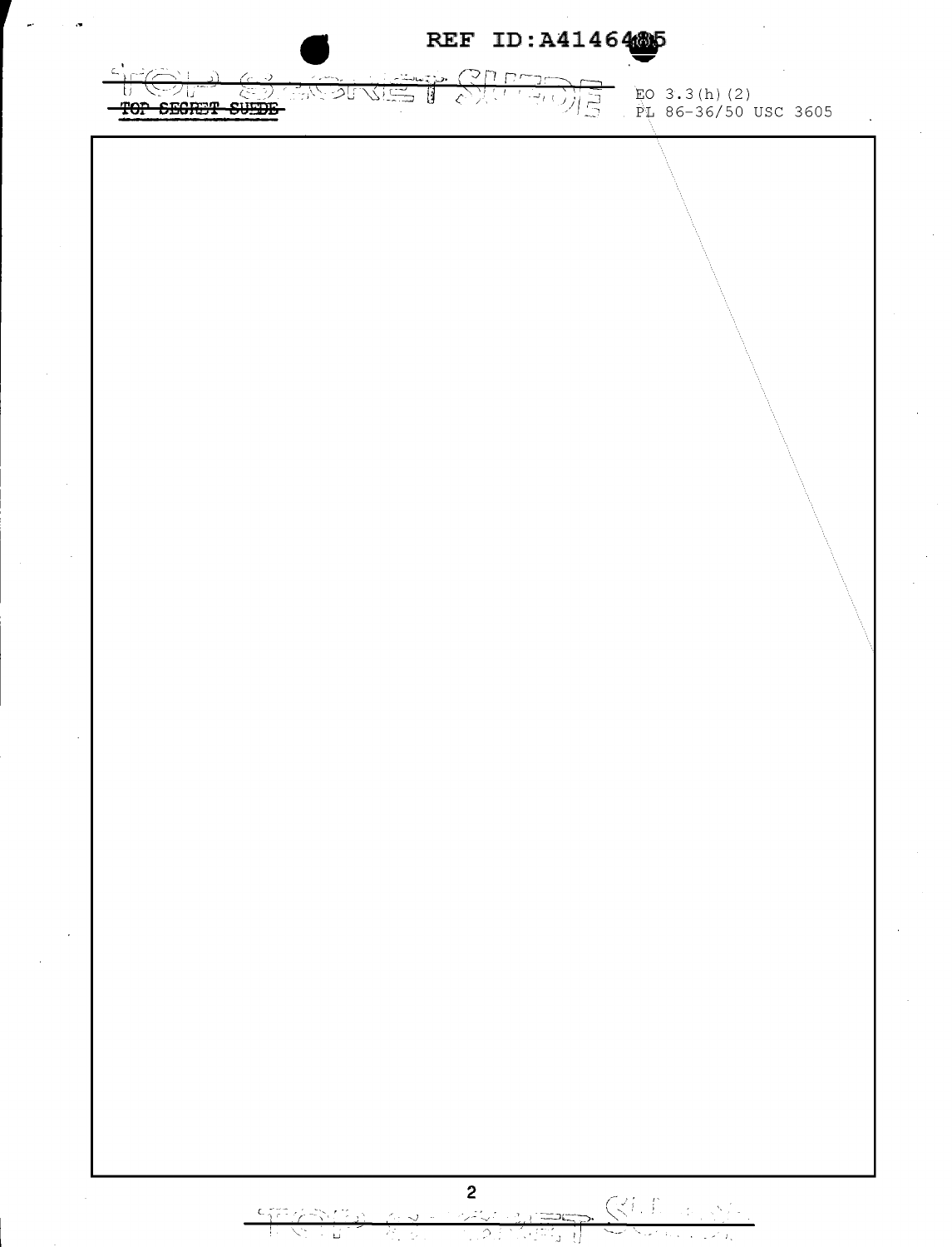$\sim$  $\mathcal{L}_{\mathbf{z}}$ REF ID: A4146445 or co EO 3.3(h)(2)<br>PL 86-36/50 USC 3605 不见的现象。 TOP SECRET SUEDE 3 200 BERBA 100 BOTT NOT  $\frac{G_{\infty}^{1/2}G_{\infty}^{2/2}G_{\infty}^{2/2}G_{\infty}^{2/2}G_{\infty}^{2/2}G_{\infty}^{2/2}G_{\infty}^{2/2}G_{\infty}^{2/2}G_{\infty}^{2/2}G_{\infty}^{2/2}G_{\infty}^{2/2}G_{\infty}^{2/2}G_{\infty}^{2/2}G_{\infty}^{2/2}G_{\infty}^{2/2}G_{\infty}^{2/2}G_{\infty}^{2/2}G_{\infty}^{2/2}G_{\infty}^{2/2}G_{\infty}^{2$ 

 $\mathbf{r}$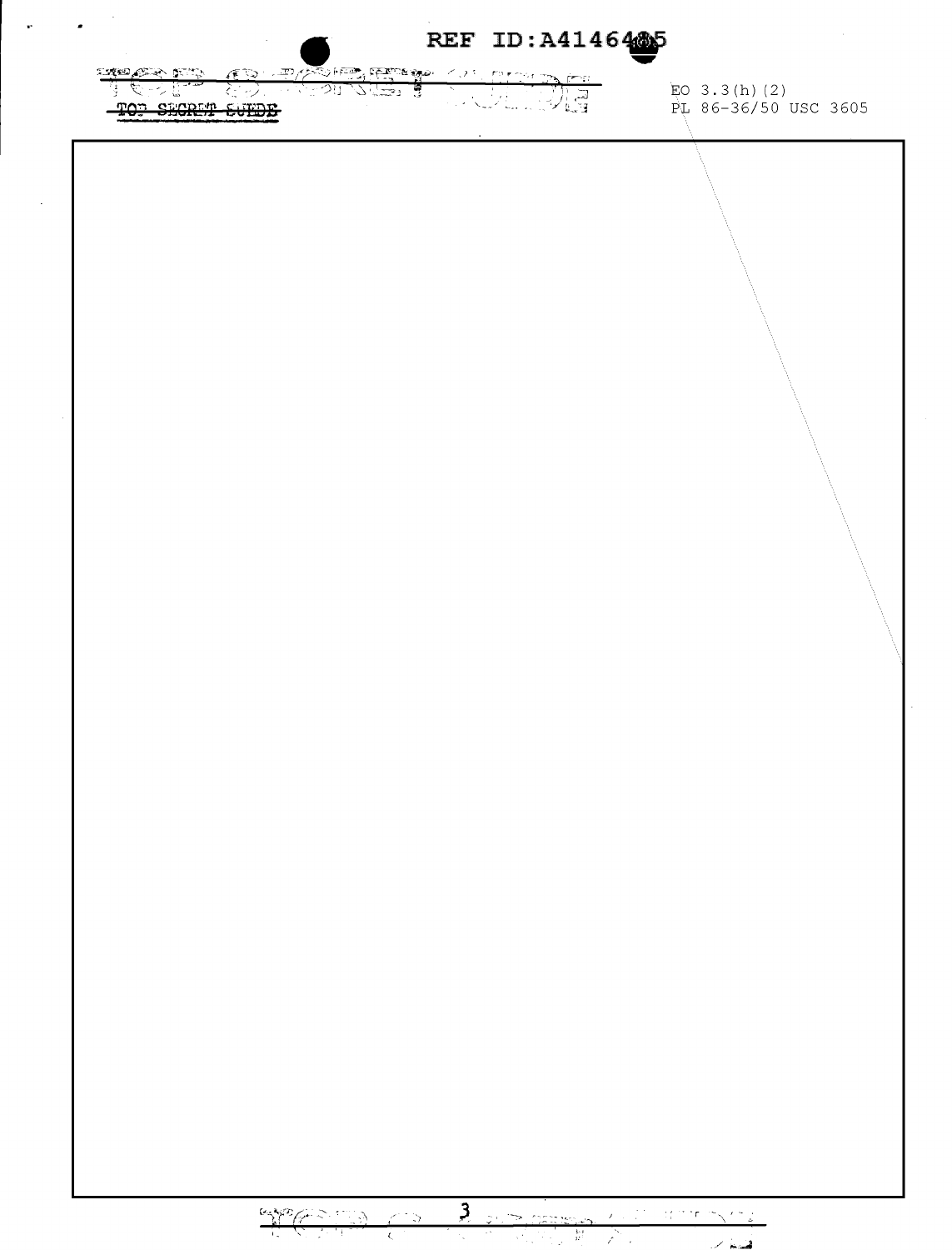

Milton Zaslow.  $\overline{\text{A}2\text{SA}-23\text{D}}$ 3

ਖੋ

シに

かんさんだい

 $\left\langle \right\rangle$